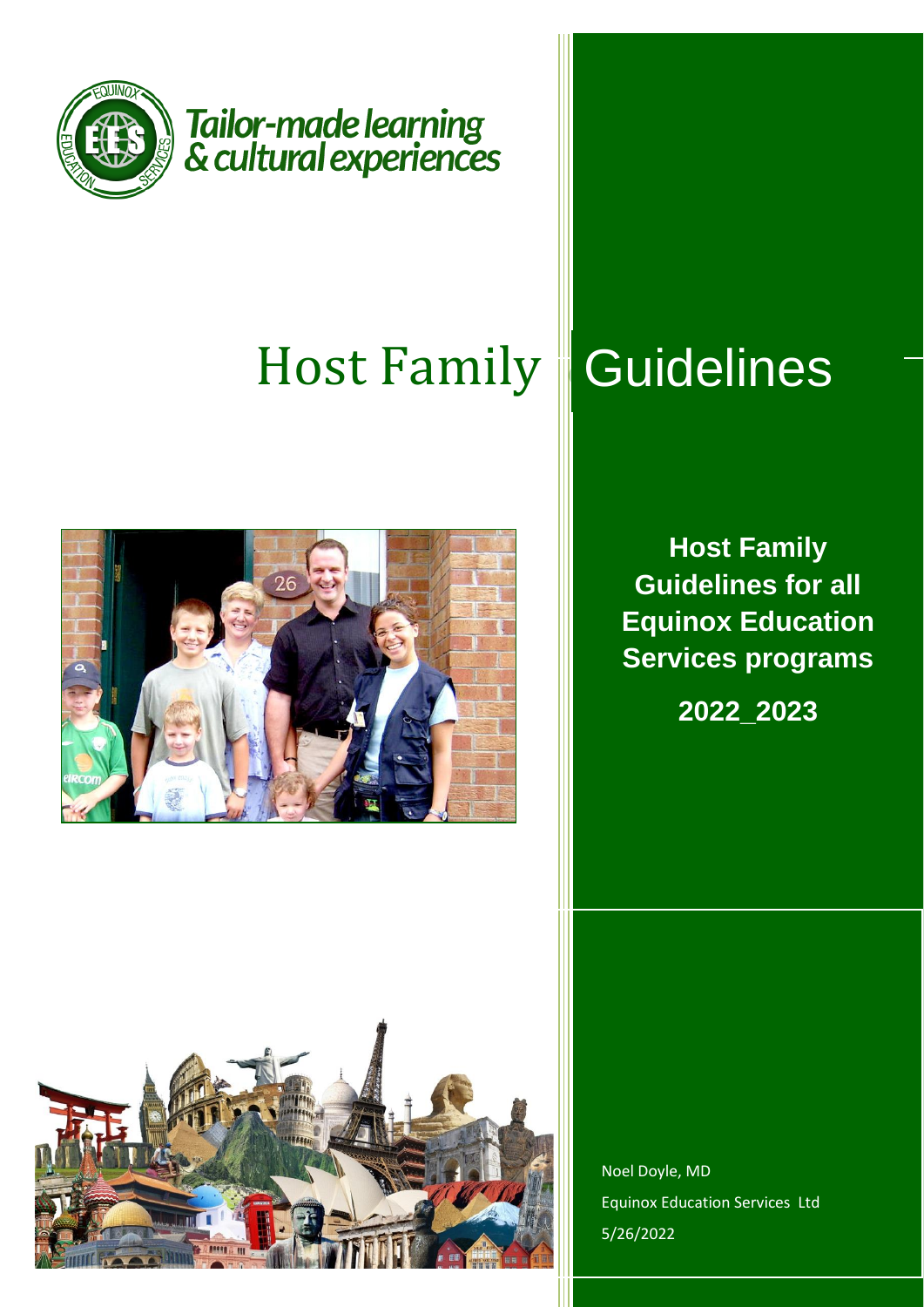# **Welcome and Introduction**

On behalf of Equinox Education Services (EES) I would like to welcome your participation in our Host Family scheme. Being a host family with us is a unique, rewarding, fun and educational experience for all members of the family and an opportunity to create many unforgettable memories for our students. As an overriding principle for hosting, we ask families to remember to treat their own student as part of your family i.e. like you would your own family members.

You should use this guide as a reference tool for the simple dos and don'ts of your role and our expected standards. Good Luck!

**Noel Doyle**

North Zouch

**Managing Director Why become a Host Family?** 



When you are hosting a student or a visitor, you become an ambassador of our beautiful country. Irish People have a lot to offer and, as a host family, show the world what Ireland really means.

Each year welcomes an increasing number of students from all over the world to our language centres in Carlow. It is of utmost importance to the organisation that each student has individual care an attention so that they go home after their stay with us happy, satisfied and showing a marked improvement in their use of the English language.

We are very appreciative of the hospitality and friendliness our host families have shown students during the past years. We are particularly pleased when families have shown students during the past years. We are particularly pleased when families recommend us to their friends and neighbours. During July in particular, we are in great need of good families. As many of our students return to us year after year, it is specially rewarding when the ask to return to the same family.

We cannot stress often enough that it is family accommodation that we offer our overseas students – **Where they will be welcomed as a member of the family and not a mere lodger**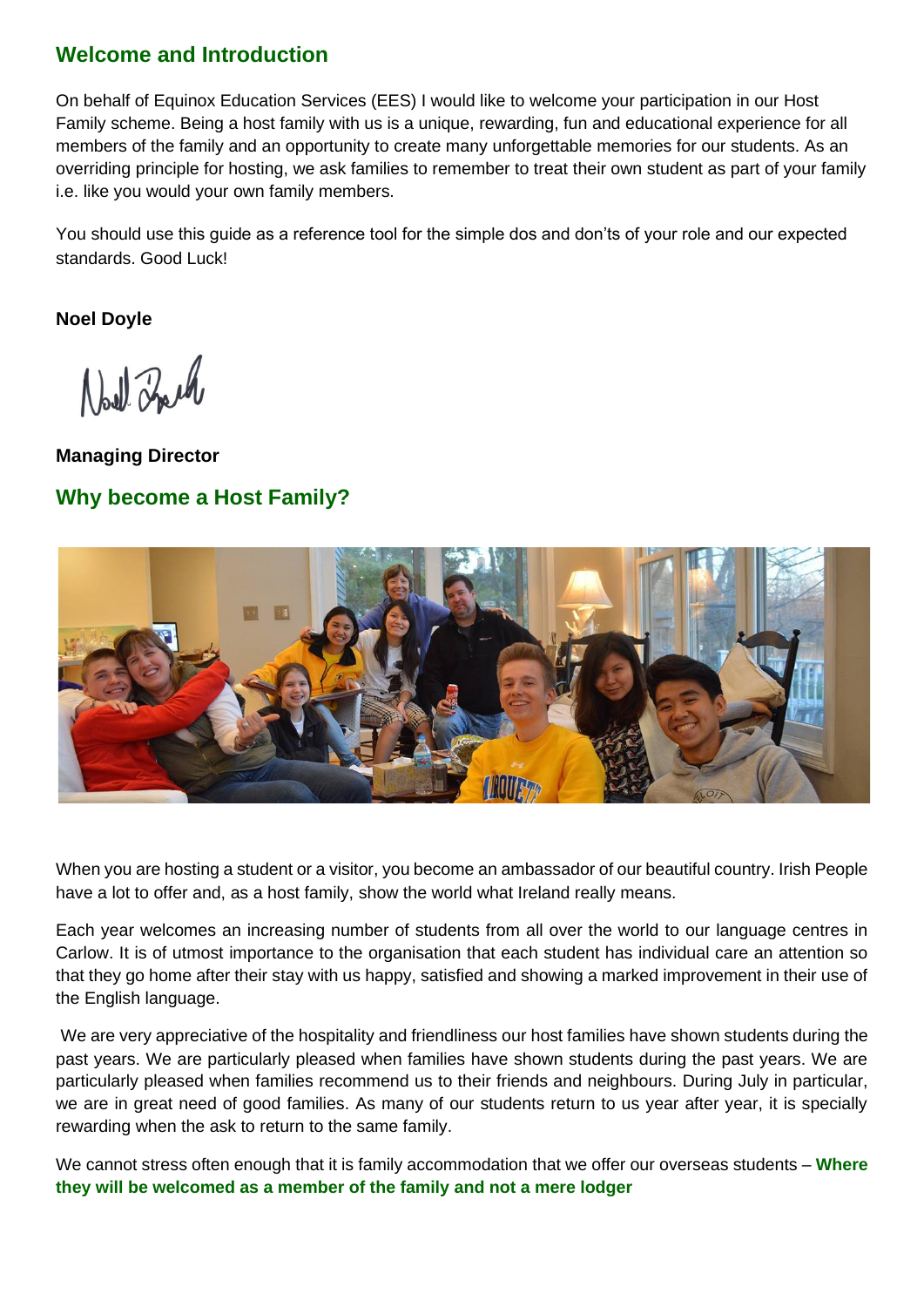Our students come to us on the understanding that they are to be part of an Irish family and they too must do their best to conform to that family´s way of life. Students should not treat your house as a hostel – the also receive detailed notes on 'dos and don'ts' while living with an Irish family. A good general guideline for families would be to imagine how they would like their child to be treated if he/she went to live with a family abroad. The host families who show genuine friendliness and concern for their student's well-being are less likely to have problems and usually get considerable enjoyment from the experience of having an overseas student to stay.

We hope the notes included in this booklet will not only help new families but will also refresh others on the many aspects that the commitments of acting as host families present. It is very important that all families read carefully through these notes. As usual, we will be only too happy to hear from you if you need further advice.

We hope you will enjoy having your quest to stay this summer and that the experience will be a rewarding one.

# **Before the Student Arrives**

## - **Registering with US**

Families wishing to accommodate a student may register with us by phoning our Office.

Our coordinator will then send you an application form, giving details of our requirements and asking for information about the accommodation you have to offer. As part of being a EES Host family you will be required to be Garda Vetted.

#### **- Visits**

It is strict policy that all our families should be visited by our coordinator. A visit is obviously essential, both for us as an organisation caring for foreign students and for you, so that you can discuss the commitment entailed by taking in student guests. After the first visit, most host families will thereafter be visited every other year, unless they are in regular contact with the Coordinator during the season. We promise our students clean, comfortable homes in a family atmosphere, where they will be provided with a good standard of hospitality. This is what the Coordinator will want assurance of when she comes to see you.

## - **Change of Address**

It is important that host families inform us of any change of address or telephone number.

## - **Processing Enrolments**

When we receive details of students attending our courses, the information is processed on our Enrolments database. The Coordinator then has the task of trying to place the right student with the right family.In compliance with our Policy your profile information will be sent to the client on confirmation of their booking to allow us to match the student`s profile carefully to the right host family and also to encourage pre arrival contact between yourself and the students.

#### **- EES will keep the following Personal Data:-**

Name Address Contact Number Partners Name Children Ages/ Gender Details of any pets Room(s) available Distance from school Gender Preference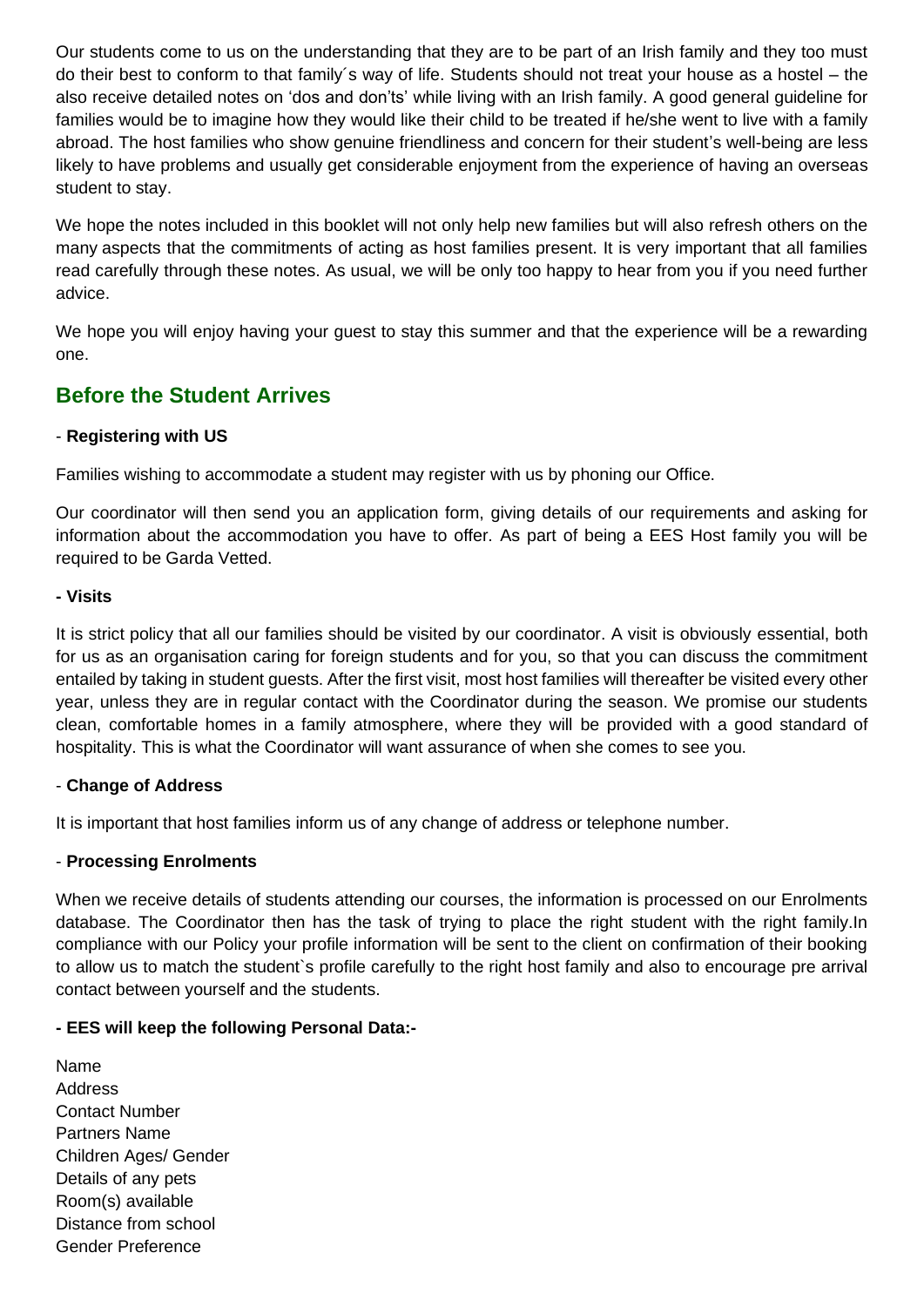**Financial Details:** These are required to facilitate wire transfer payment for hosting. These details are stored in a secure locked location and are not shared with any third parties.

This information is the minimum ESS requirement to send to our clients and to facilitate our Academic and Cultural programmes. Please be assured that your Personal data is only sent to our partners overseas once you agree to host a particular student.

We work with overseas agents and educational institutions throughout the world some of whom are able to give us the names of students earlier than others. Some unfortunately, seem only to supply us with the student's names and addresses a month or two before the course starts. Then there are always last-minute applications to cope with! We know how important it is for you to receive your students name as soon as possible and appreciate how inconvenient it is for you when there are delays. However, we can assure you we do all we can in order to get this information from the agents. Please bear with us if there is a delay.

## **Accommodation**



The student must be provided with a nice clean room with basic, furniture such as:

- Comfortable bed (including linen, duvet cover, blanket and two pillows)
- Night table, lamp, and alarm clock/radio
- Work desk with chair and desk lamp with sufficient lighting. This can be in Bed room or in a quite part of your home.

We require good sized twin-bedded and single rooms with adequate space for clothes, etc, No more than two students can share a room. We only make an exception to this rule in the case of a special request from students (friends, brothers, sisters) to be placed in the same house. It is family Accommodation, not lodging accommodation which is required. On our summer and Easter programmes there will be mixed nationalities more likely than not and we try to organise things in such a way that students from the same nationality are not in the same host family.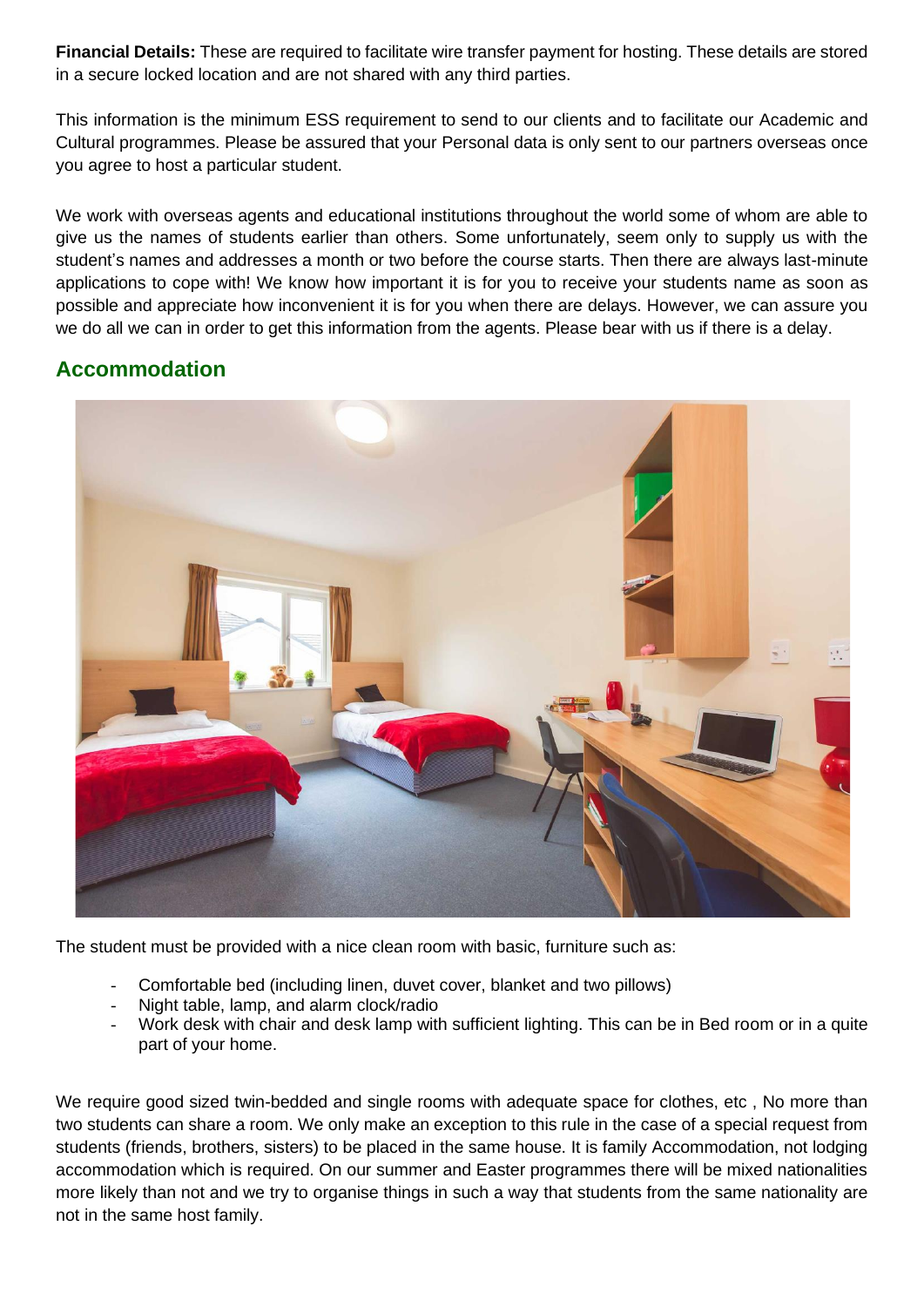# **When the Students Arrive**

Irish families are kind, hospitable, and do not need to be reminded of their responsibilities. However, we have set the following guidelines for all host families to adhere to, as we set guidelines for the student or visitor, in order to make the best homestay experience possible.

## **The Welcome**

First impressions are all-important! Please remember your student will be very eager to meet you, and anxious to feel that they will be happy with you during their stay.

## **Picking Up Your Student**

All families are asked to meet their visitor at the pick-un point (make sure you know where this is- it is liable to change from centre to centre.) You are also asked to deliver the student to the departure point at the end of their stay. It is also helpful when families can ensure their student arrives on time at coach park who leaving for an excursion. Those with no transport may be able to make arrangements with another nearby host family or with a taxi to be paid at your own expense.

## **Delays**

If the plane/train/boat/bus is delayed, we do our best to inform you as soon as we have this information. We understand how tiresome it is waiting around without news. We do all in our power avoid this situation, but as most of you will know, delays are a seasonal hazard! Individual students travelling alone are often unable to inform their host family of their arrival time. We do however stress the importance of keeping their host family informed of all travel details whenever possible.

#### **Food on Arrival**

Most students arrive tired, perhaps homesick and usually lost for words! Please offer them suitable food and drink according to the time of arrival.

#### **First Day Practicalities**

Host families should write their name, address and telephone number for their student (although most students should arrive with this information to hand).

## **Getting to the Centre**

It is very important for the host families either to explain carefully or to show the students how to get to their Tuition Centre or School and how to return to their home. The students has a lot to cope with during the first few days and this sort of care is very helpful.

## **The Programme (Summer Schools & Special Groups Only)**

All host families should receive a copy of the students daily programme, showing exactly what the will be doing each day, including morning classes, afternoon sports and excursions, discos and parties. Please ask for a programme if you are not given one when you pick up your student on arrival. All events are compulsory – a wide choice of activities is usually offered once the course stars. Any student not knowing what they should be doing should always contact their Social Organiser, Director of Studies or class teacher.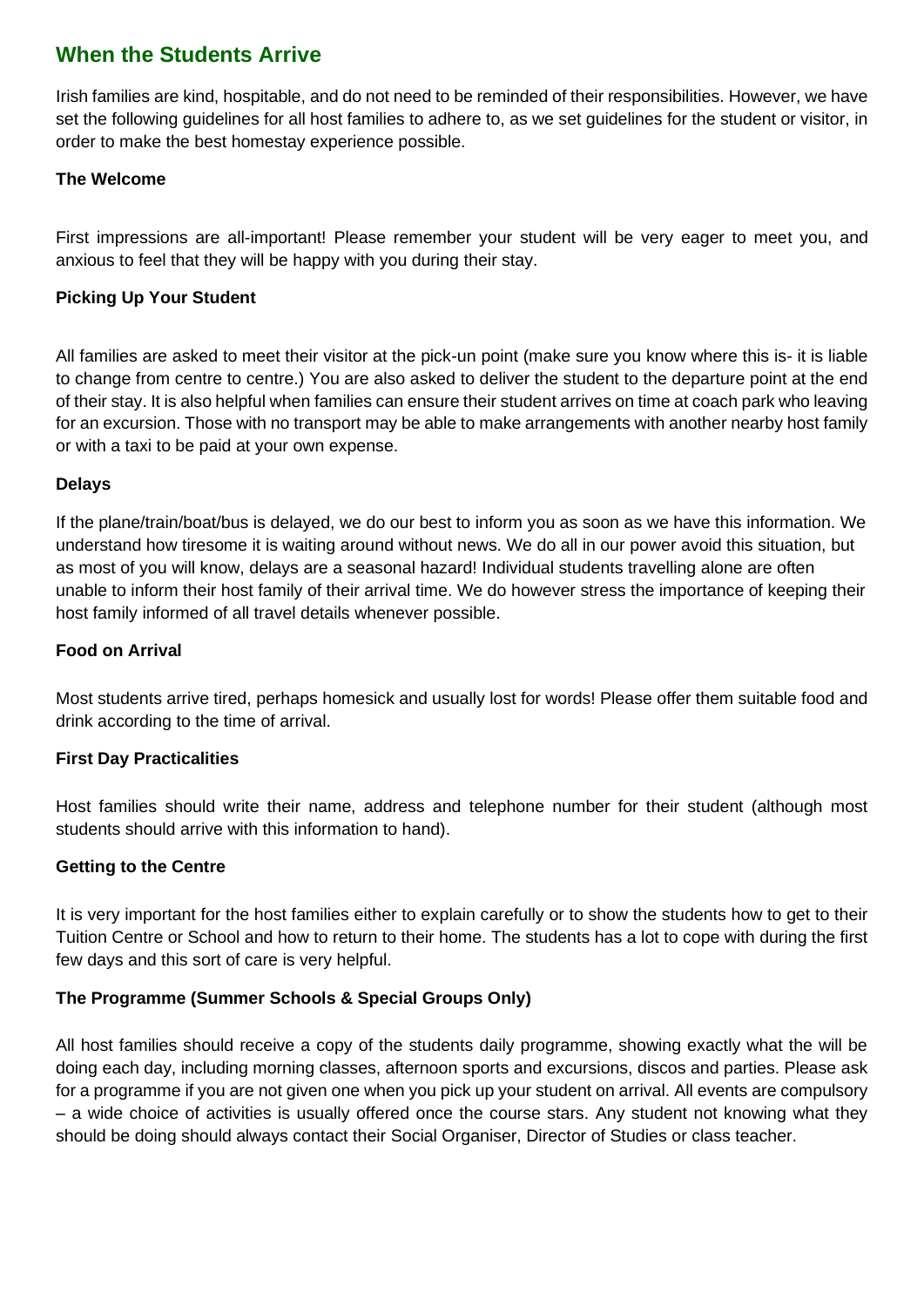#### **Programme Changes**

Students will inform you of any changes in their programme. Our teachers are asked to make the students write down the changes in case of confusion. We would be grateful if you could remind your student from time to time to inform you of all changes.

# **Day to Day Care**

#### **Food and Meals**



You will appreciate that overseas students are usually going to find Irish food very different from their own especially Asian students. Although this has been explained to the student as part of their preparation before arriving, it can still cause a problem. Most host families will ask their student on the first day to make a list of any specific dislikes, and by mutual co-operation any undue worry can be avoided.

Every day the host family must provide nutritious meals, mostly home made. The meals, especially dinner, should be served in a family gathering and the student or visitor must feel welcome to the table at all times. Healthy snacks such a yogurt, fresh fruits, milk, juice, tea/coffee etc. need to be accessible to the student or visitor. No alcohol is to be offered to the student or visitor.

#### **Payment & Cancelations**

Please note that due to the nature of hosting students EES cannot be responsible if a student cancels before arrival as this will always be outside our control. As such host families are only paid the nightly rate for each night that they actually host a student(s). If a student cancels we will inform you straight away once ESS is made aware of the cancelation.